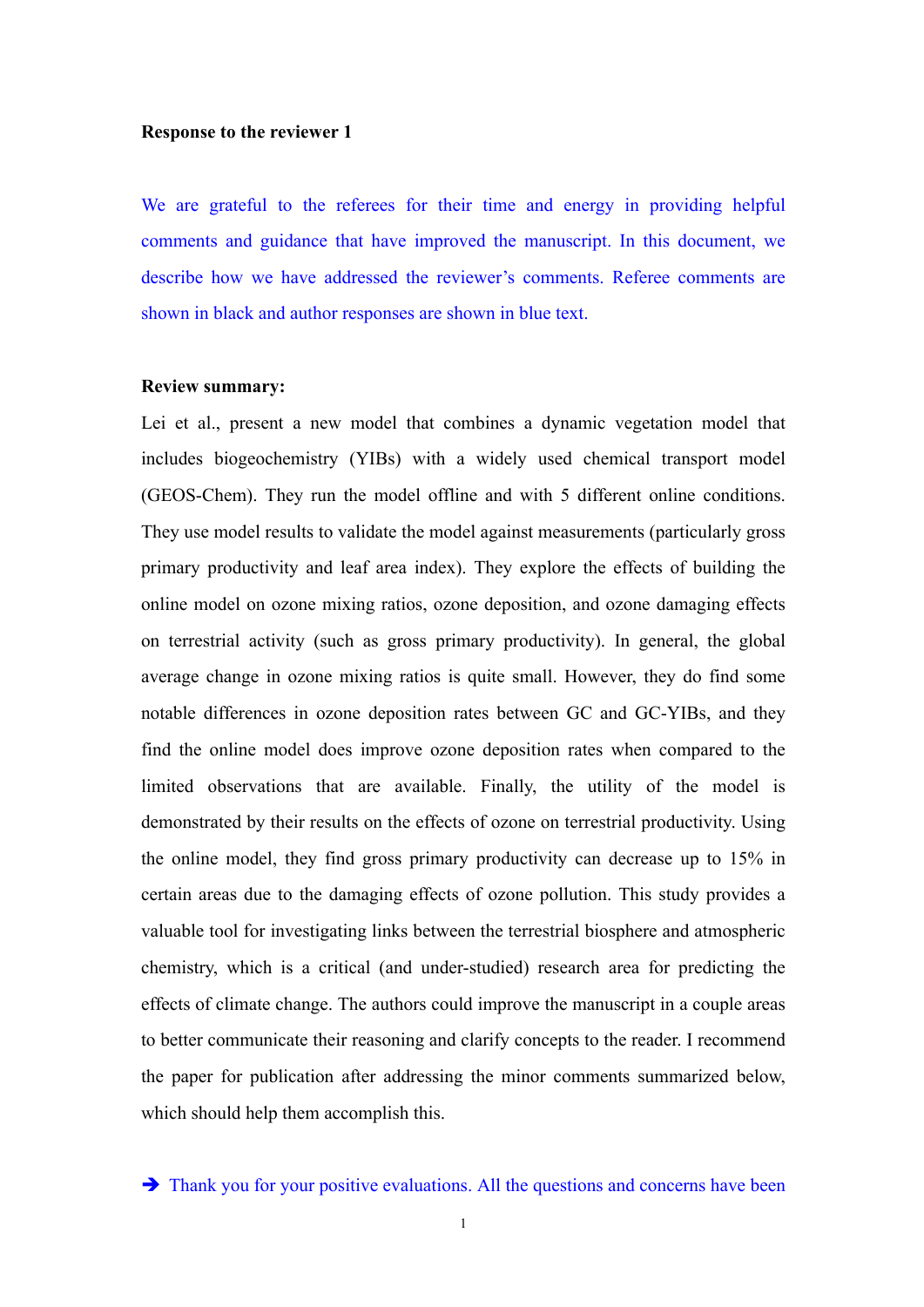carefully answered and the paper has been revised accordingly.

## **Specific comments:**

Section 3.2, particularly lines 305-308. The authors state that the difference in ozone mixing ratios between the Online All and Online LAI suggests that "changes in stomatal conductance play the dominant role in regulating surface  $[O_3]$ ." I am not following this logic and I think they need to better clarify how they are making this connection. The description of the model runs just says Online\_All has daily dynamically predicted LAI and hourly predicted stomatal conductance while the Online\_LAI has daily dynamically predicted LAI and the original dry deposition scheme. It is not obvious to me how comparing the output of these two model simulations leads to the conclusion they have provided, and this could be better explained.

*Response*: The configurations of Online\_ALL and Online\_LAI simulations are the same except for stomatal conductance. Online ALL simulation uses hourly stomatal conductance simulated by YIBs, which dynamically responds to environmental factors (e.g., temperature, water stress, radiation,  $CO<sub>2</sub>$  and so on). However, Online LAI simulation uses prescribed stomatal conductance, though it uses online-predicted LAI the same as Online\_ALL. As a result, the difference between Online\_ALL and Online\_LAI represents the effects of updated stomatal conductance on surface  $[O_3]$ . In revised paper, we changed "the original dry deposition scheme" to "prescribed stomatal conductance" to clarify. (Line 298)

Discussion of Figure 6 and 7: it is unclear what value is added by including figure 6. The figure shows the different land types in the original GC dry deposition scheme where different land types are prescribed fixed parameters for stomatal conductance. The online model is different because it calculates stomatal conductance based on photo-synthesis and environmental forcings (L. 332-333). Then they show that dry deposition comparisons between the original and online model vary by biome type in Figure 7. This would be expected simply knowing the original model uses prescribed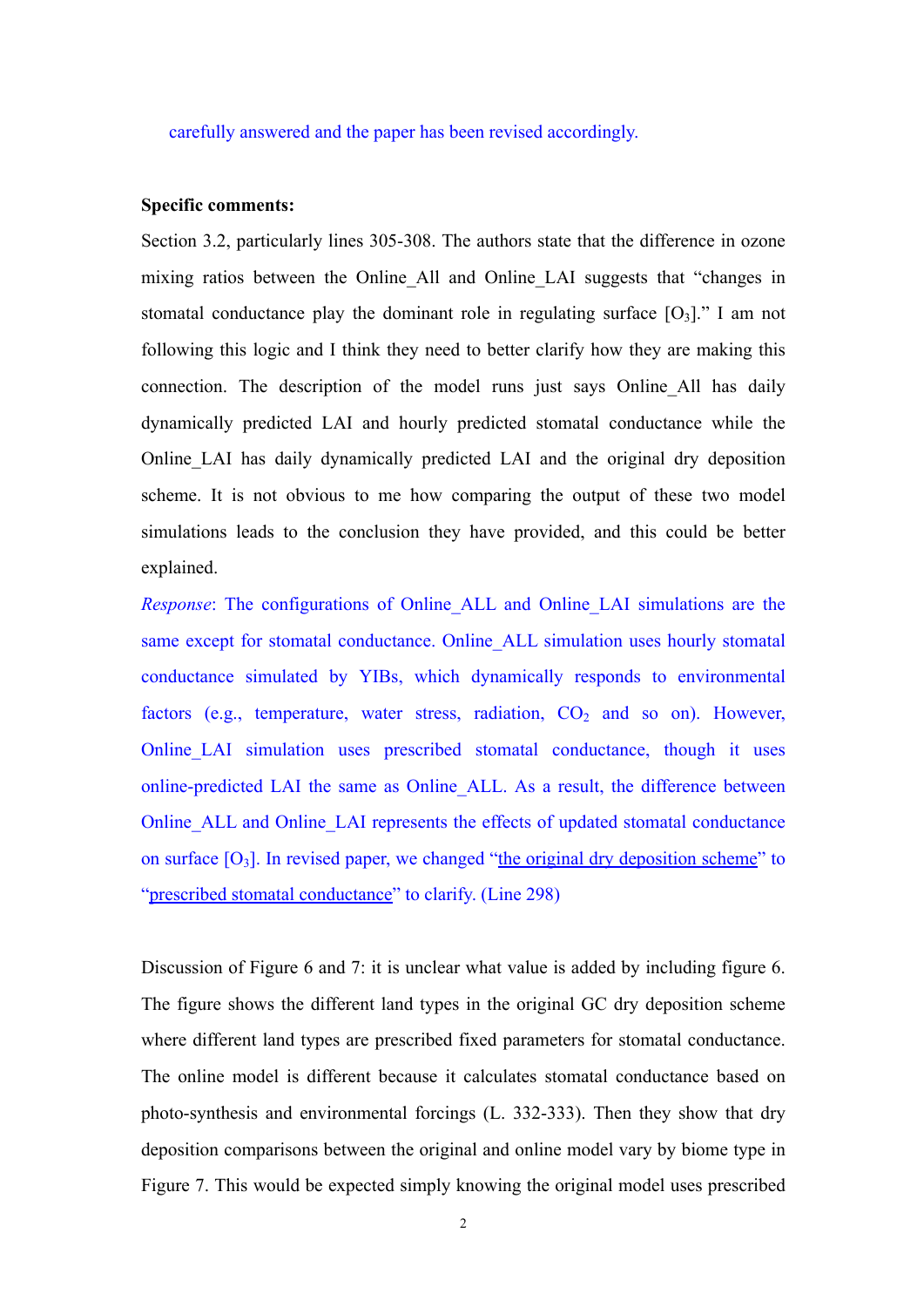parameters based on land type while the online model calculates stomatal conductance! The map shown in Figure 6 does not provide any additional useful information. It might be more helpful to describe in more detail how the fixed parameters in the original GC model were developed. That would be more useful than the map of different land types.

*Response*: The main purpose of Fig. 6 is to show the location and deposition land type of sites (black points) used for evaluations of dry deposition. We have moved Fig.6 into SI as suggested (now Fig. S2).



**Figure S2** The major dry deposition land type at each grid cell converted from YIBs land types. DF, CF, AL, SG and AF represent deciduous forest, coniferous forest, agricultural land, shrub/grassland and amazon forest, respectively. Black dots indicate the locations of measurement sites used in evaluation (Table 2).

Figure 7: it is unclear which online GC-YIBs conditions were used to generate this figure. Five different online conditions were described in the methods and it should be clarified for each figure which model results are being included. In general, the authors do a good job making this clear, but Fig 7 stands out as an example where they did not specify this.